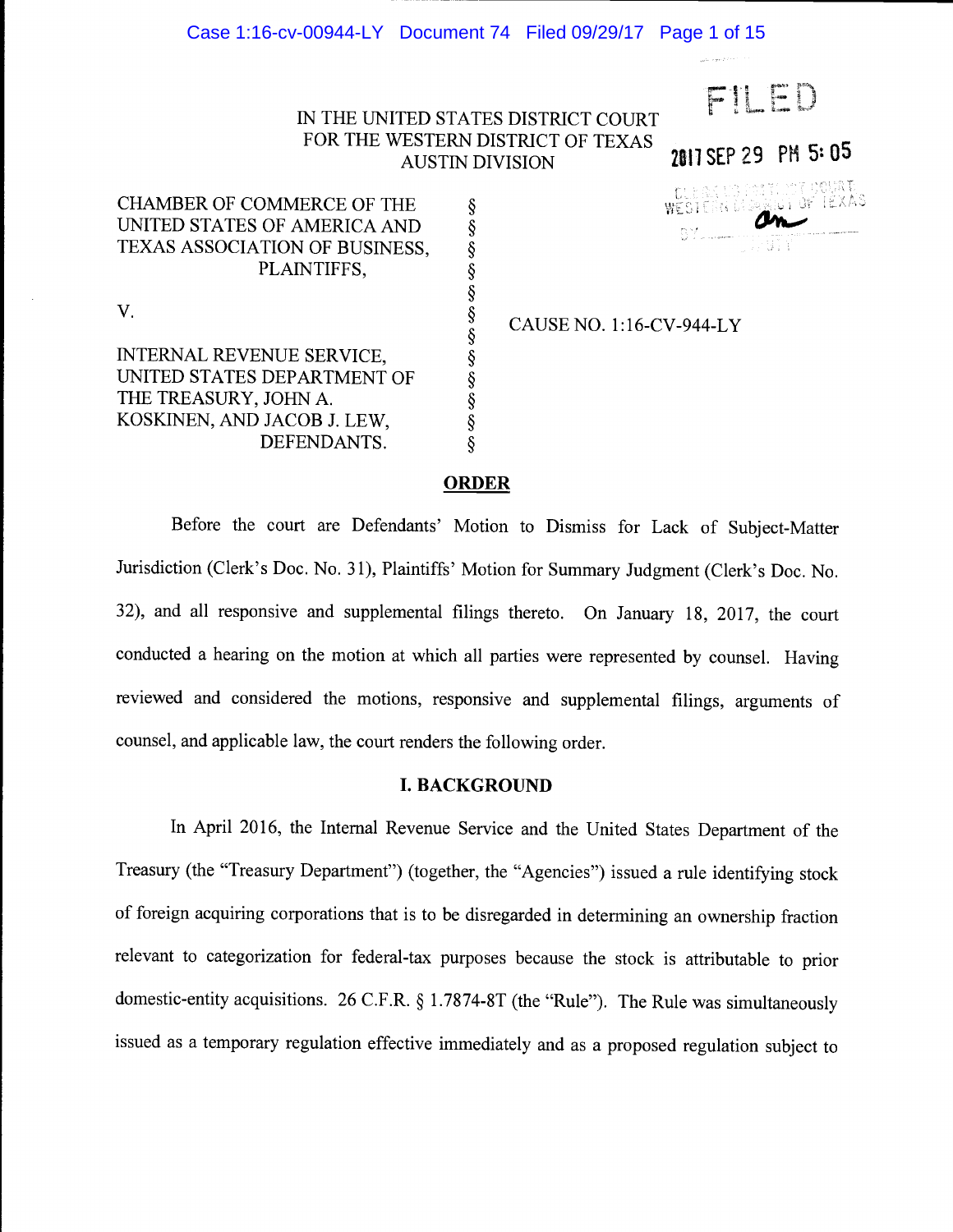#### Case 1:16-cv-00944-LY Document 74 Filed 09/29/17 Page 2 of 15

notice and comment. 26 C.F.R. § 1.7874-8T(j); Prop. Treas. Reg. § 1.7874-8, 81 Fed. Reg. 20,588-591.

Plaintiffs, the Chamber of Commerce of the United States of America (the "Chamber") and the Texas Association of Business, now bring this lawsuit asserting Defendants, the Internal Revenue Service, Treasury Department, John A. Koskinen, and Jacob J. Lew, violated the Administrative Procedures Act (the "APA") by promulgating the Rule. See 5 U.S.C. §§ 500-96. Plaintiffs argue the Rule exceeds the Agencies' statutory jurisdiction and that promulgation of the Rule was arbitrary and capricious and done without notice and opportunity for comment in violation of the APA. See 5 U.S.C. § 706. Plaintiffs move for summary judgment on their claims. Defendants move to dismiss this case, arguing Plaintiffs lack standing to challenge the Rule, and that this suit is barred by the Anti-Injunction Act. See 26 U.S.C. § 7421.

### II. STANDING

Defendants argue that this case should be dismissed for lack of standing because Plaintiffs have not alleged an injury in fact that justifies prospective relief. See Fed. R. Civ. P. 12(b)(1). Standing is an "irreducible constitutional minimum" of the court's ability to adjudicate a case. Steel Co. v. Citizens for a Better Env't, 523 U.S. 83, 102-03 (1998). To establish standing, the party asserting jurisdiction must demonstrate three elements. Lujan v. Defenders of Wildlife, 504 U.S. 559, 560 (1992). First, a plaintiff must have suffered an "injury in fact," or an invasion of a legally protected interest which is (a) concrete and particularized and (b) "actual or imminent, not conjectural or hypothetical." Id. (internal citations omitted). Second, there must be a causal connection between the injury and the conduct complained of.  $Id$ . The injury must be fairly traceable to the challenged action of the defendant, and not the result of the independent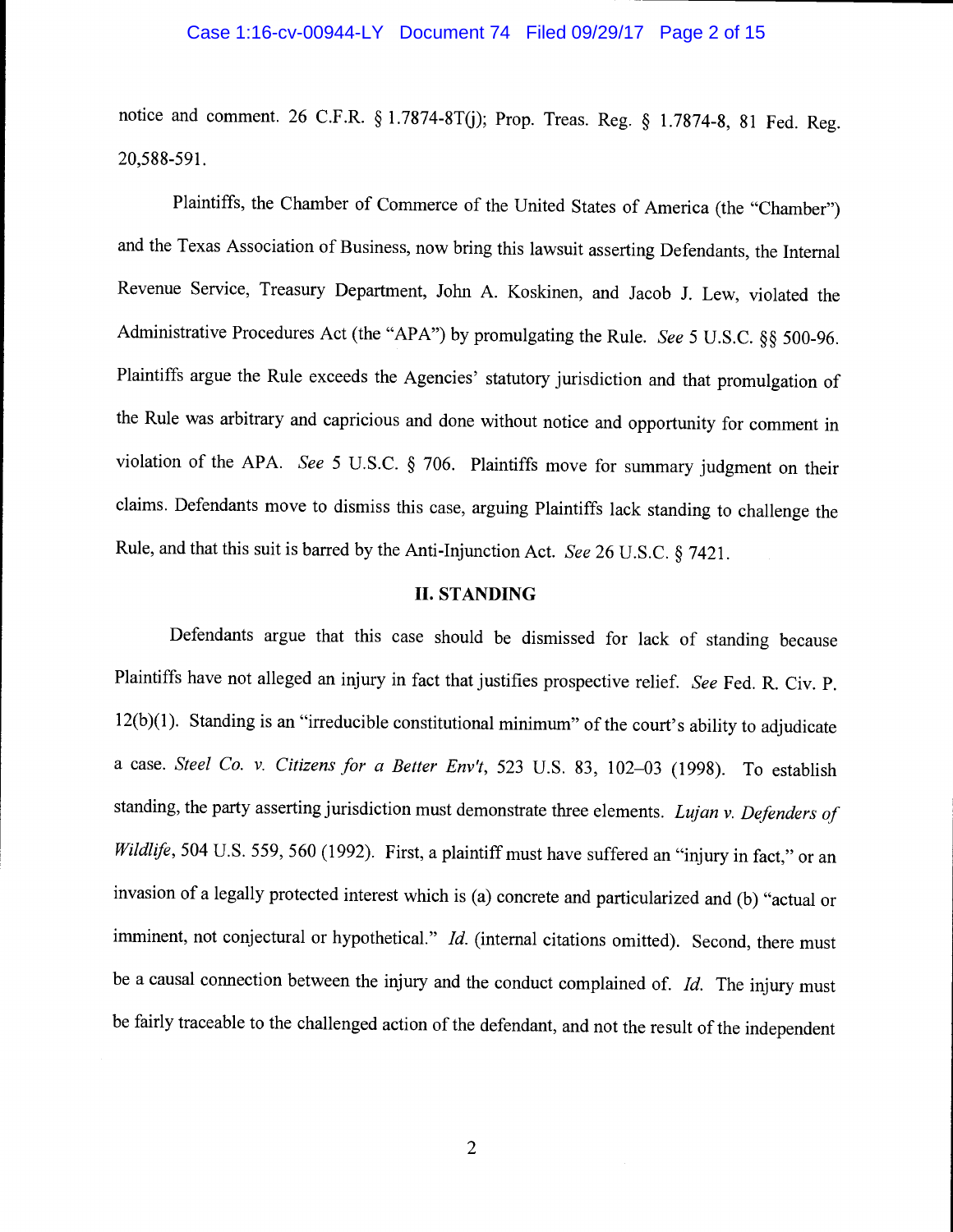#### Case 1:16-cv-00944-LY Document 74 Filed 09/29/17 Page 3 of 15

action of some third party not before the court. Id. Third, it must be likely, as opposed to merely speculative, that the injury will be redressed by a favorable decision. Id. at 561.

"[A}n association has standing to bring suit on behalf of its members when: (a) its members would otherwise have standing to sue in their own right; (b) the interests it seeks to protect are germane to the organization's purpose; and (c) neither the claim asserted nor the relief requested requires the participation of individual members in the lawsuit."<sup>1</sup> Hunt v. Washington State Apple Advert. Comm 'n, 432 U.S. 333, 343 (1977).

Plaintiffs allege they have standing based on the fact that Allergan plc ("Allergan") is a member of the Chamber and the Greater Waco Chamber of Commerce, which is a member of Texas Association of Business. Plaintiffs assert that the Rule eliminated tax benefits associated with a proposed merger contemplated by Allergan that was announced in November 2015. At the time the merger was proposed, the corporate composition of Allergan was the product of several acquisitions of United States corporations by a foreign corporation over the previous three years. As a result of the previous acquisitions, the entity that would have resulted from the proposed merger would have been categorized as a United States corporation due to application of the Rule and thus would have been subject to United States federal income tax. Before promulgation of the Rule, the entity would not have been subject to the tax.

In Clinton v. City of New York, the Supreme Court held that a cooperative had standing to challenge the Line Item Veto Act, because under the act the President of the United States had vetoed an item granting a tax benefit to potential business partners of the cooperative. 524 U.S. 417, 436 (1998). The vetoed item would have permitted owners of certain food processors to defer recognition of gain if they sold their stock to eligible cooperatives, such as the plaintiff in Clinton. Id. at 423. The cooperative asserted it was engaged in negotiations to enter into a

<sup>&</sup>lt;sup>1</sup> Defendants do not contest the latter two elements.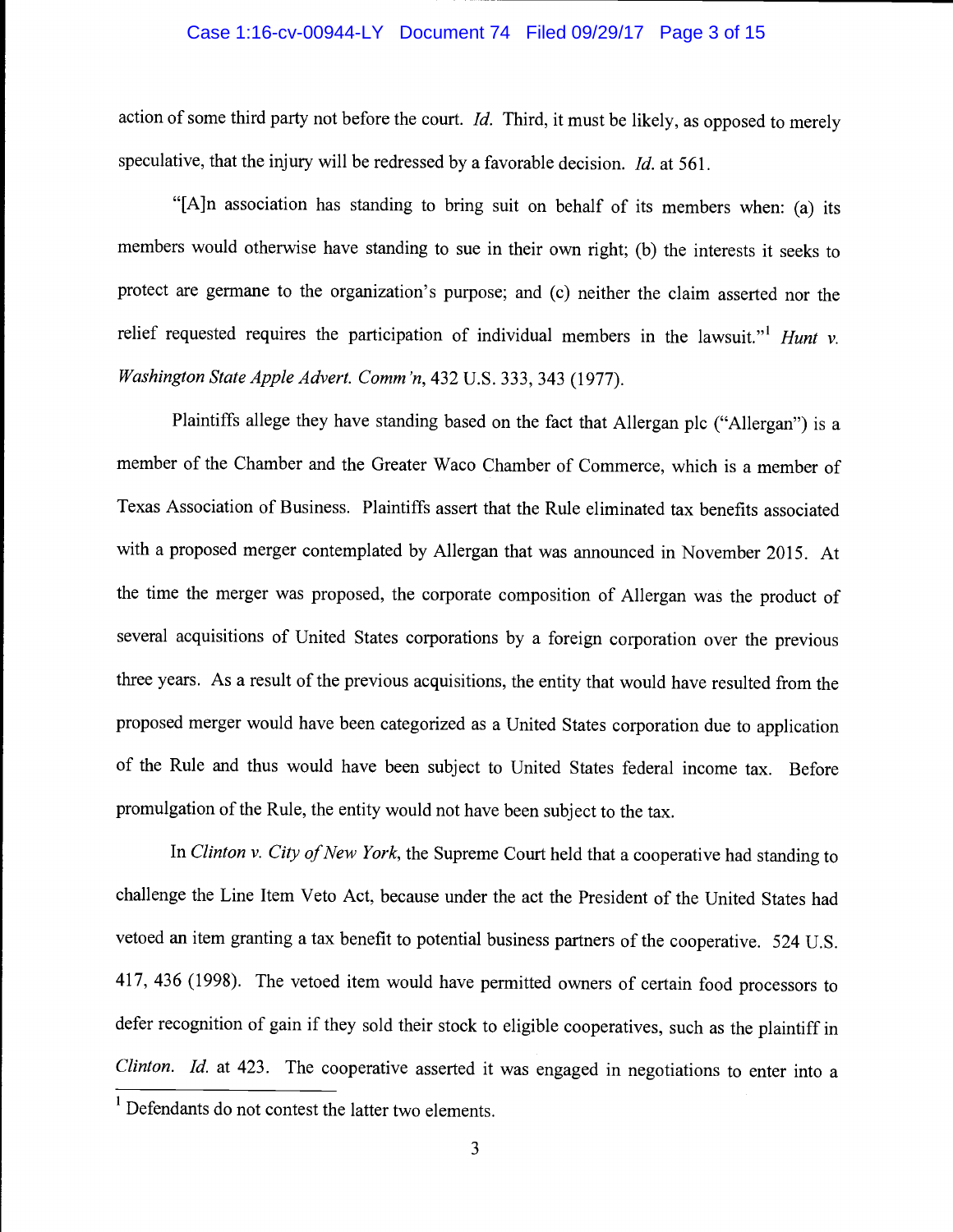#### Case 1:16-cv-00944-LY Document 74 Filed 09/29/17 Page 4 of 15

transaction affected by the tax benefit when the president vetoed the item and was searching for possible transactions in case the veto was invalidated. Id. at 432. The Supreme Court concluded that "[b]y depriving them of their statutory bargaining chip, the [veto] inflicted a sufficient likelihood of economic injury to establish standing under our precedents." Id.

In Bryant v. Yellen, the Supreme Court held that a group of farmworkers that desired to purchase lands in a certain area had standing to challenge a law that, if held to be applicable to the area, could cause land in that area to be available for purchase at prices below market value. 447 U.S. 352, 366 (1980). The Court concluded that "even though they could not with certainty establish that they would be able to purchase excess lands if [the law] were held applicable," the farmworkers "had a sufficient stake in the outcome of the controversy to afford them standing." Id. at 367.

In order to determine whether Plaintiffs have standing, the court must consider whether "its members would have standing to sue in their own right." Hunt, 432 U.S. at 343. The court concludes that at least one of Plantiffs' members, Allergen, plc, would have standing to sue. Like the farmworkers in Bryant, Allergen is unable to point to a specific transaction it would be able to consummate if successful in its lawsuit.  $Id$ . The purpose of the Rule is to make inversions so economically infeasible that companies will elect not to pursue them, and the Rule has succeeded in doing exactly that. Allergen need not engage in futile negotiations for deals that have been altogether foreclosed or made economically impracticable by the Rule. It is enough that Allergen identified a specific transaction that was thwarted by the Rule and asserted that it would actively pursue other inversions if this court were to set aside the challenged Rule.

In addition, the court concludes that Plaintiffs have standing because one of its members, Allergen, was a targeted object of the challenged Rule. "When the suit is one challenging the

 $\overline{4}$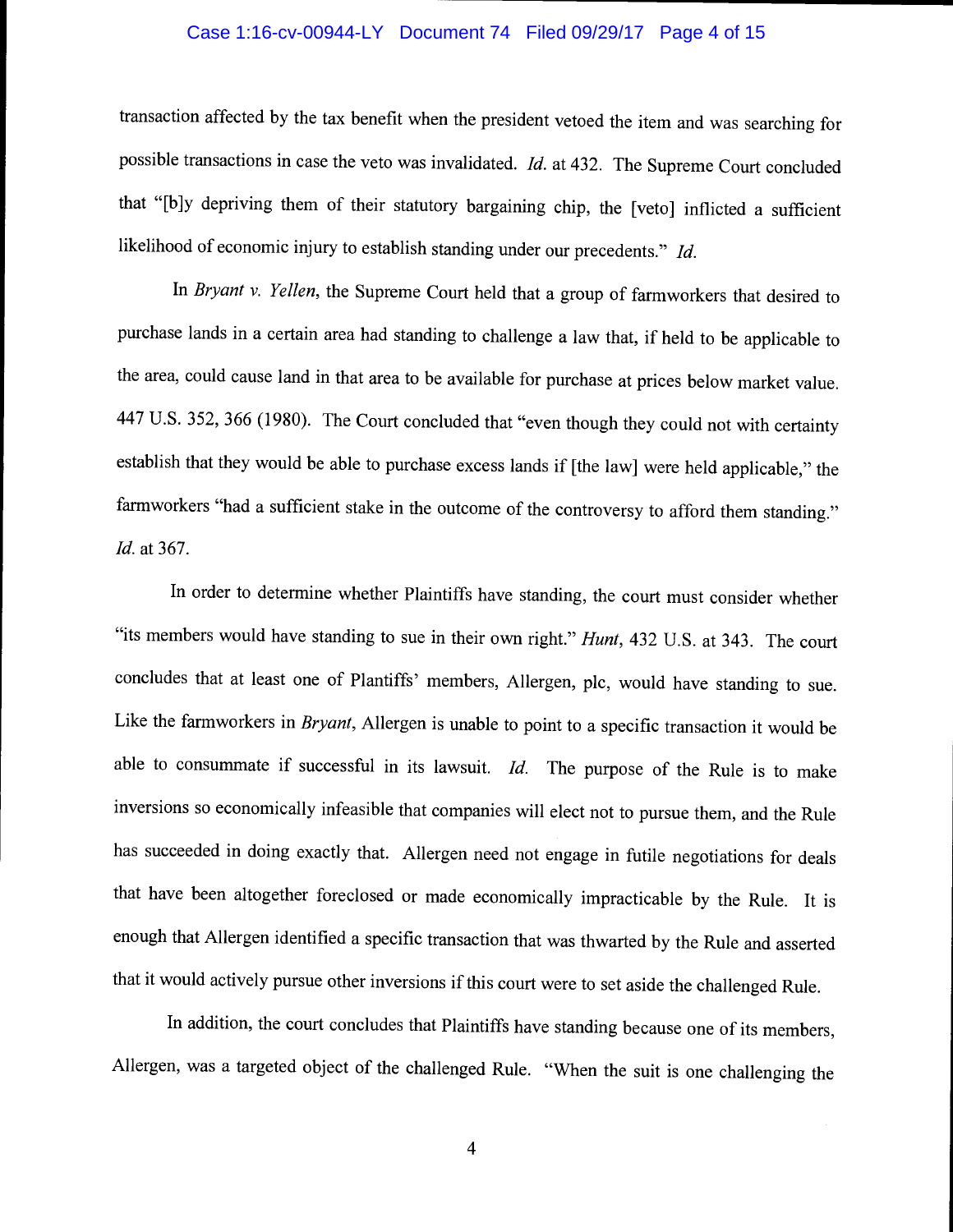#### Case 1:16-cv-00944-LY Document 74 Filed 09/29/17 Page 5 of 15

legality of government action" and "the plaintiff is himself an object of the action," there "is ordinarily little question that the action  $\ldots$  has caused him injury." Lujan, 504 U.S. at 561–62. Although the rule may be facially neutral rule of general application, Plaintiffs include proof that the Treasury Department specifically targeted Pfizer-Allergen by specifically using the history of inversions by Allergen. This is sufficient to establish an injury in fact. Because Pfizer would have standing to sue in its own right, the court concludes that the Chamber of Commerce has sufficient associational standing. Thus, Plaintiffs have alleged an actual, concrete injury, that is fairly traceable to implementation of the Rule, and that would be redressed by a decision setting aside that Rule. See Lujan, 504 U.S. at 560.

The court concludes Plaintiffs have standing to challenge the Rule.

### III. THE ANTI-INJUNCTION ACT

Defendants argue Plaintiffs' claims are barred by the Anti-Injunction Act. See 26 U.S.C. § 7421. "[N]o suit for the purpose of restraining the assessment or collection of any tax shall be maintained in any court by any person, whether or not such person is the person against whom such tax was assessed." 26 U.S.C. § 7421(a). "The principal purpose of the [Anti-Injunction] Act is to protect the government's need to assess and collect taxes as expeditiously as possible with a minimum of preenforcement interference, and to require that the legal right to the disputed sums be determined in a suit for refund. Linn v. Chivatero, 714 F.2d 1278, 1282 (5th Cir. 1983); see also Bob Jones Univ. v. Simon, 416 U.S. 725, 736 (1974).

Assessment and collection of taxes does not include all activities that may improve the government's ability to assess and collect taxes. Direct Mktg. Ass'n v. Brohl, 135 S. Ct. 1124, 1131(2015) (applying Tax Injunction Act but stating that Court "assume[s] that words used in both Acts are generally used in the same way" and "discern[s] the meaning of the terms in the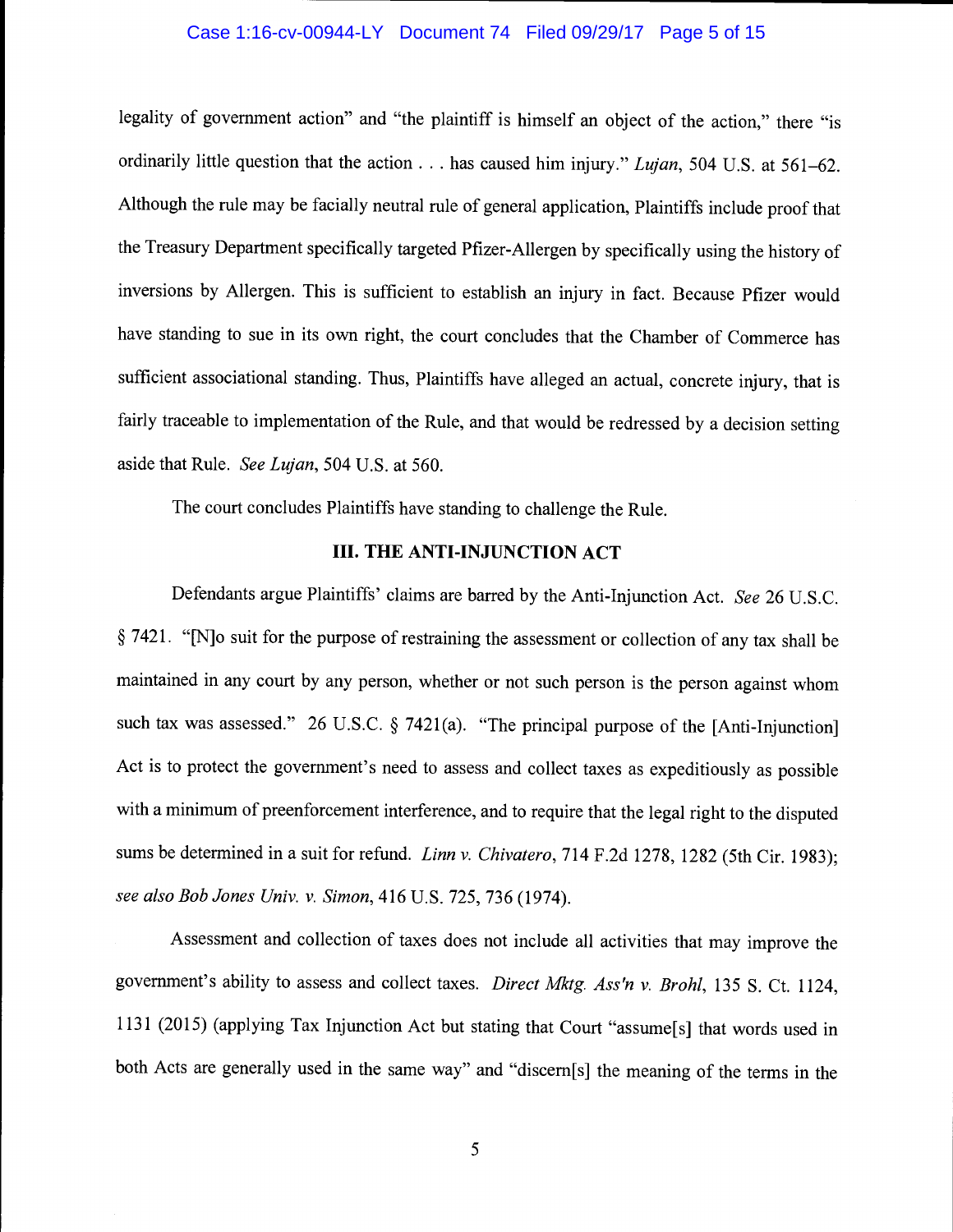#### Case 1:16-cv-00944-LY Document 74 Filed 09/29/17 Page 6 of 15

[Anti-Injunction Act] by reference to the broader Tax Code"). In Direct Marketing, an association of retailers challenged Colorado's law requiring retailers to give notice of use-tax liability to customers and report purchases subject to the use tax to the Colorado Department of Revenue. Id. at 1128. To determine whether the lawsuit was barred by the Tax Injunction Act, the Court looked to whether enforcement of the notice and reporting requirements is an act of assessment or collection as those terms are used in the Internal Revenue Code. Id. at 1131; see 26 U.S.C. § 1-9834. The Court stated that "[a]ssessment... refers to the official recording of a taxpayer's liability, which occurs after information relevant to the calculation of that liability is reported to the taxing authority" and "might also be understood more broadly to encompass the process by which that amount is calculated." *Id.* at 1130. Collection, the Court stated, is "the act of obtaining payment of taxes due." Id. Thus, "the notice and reporting requirements precede the steps of 'assessment' and 'collection." Accordingly, the Court concluded the lawsuit was not barred by the Tax Injunction Act because "[e]nforcement of the notice and reporting requirements may improve Colorado's ability to assess and ultimately collect its sales and use taxes from consumers, but the [Tax Injunction Act] is not keyed to all activities that may improve a State's ability to assess and collect taxes." Id.

Here, Plaintiffs do not seek to restrain assessment or collection of a tax against or from them or one of their members. Rather, Plaintiffs challenge the validity of the Rule so that a reasoned decision can be made about whether to engage in a potential future transaction that would subject them to taxation under the Rule. Further, the Rule is not a tax, but a regulation determining who is subject to taxation under provisions of the Internal Revenue Code. See 26 U.S.C. §§ 1-9834. Enforcement of the Rule precedes any assessment or collection of taxes. Although the Rule may improve the government's ability to assess and collect taxes,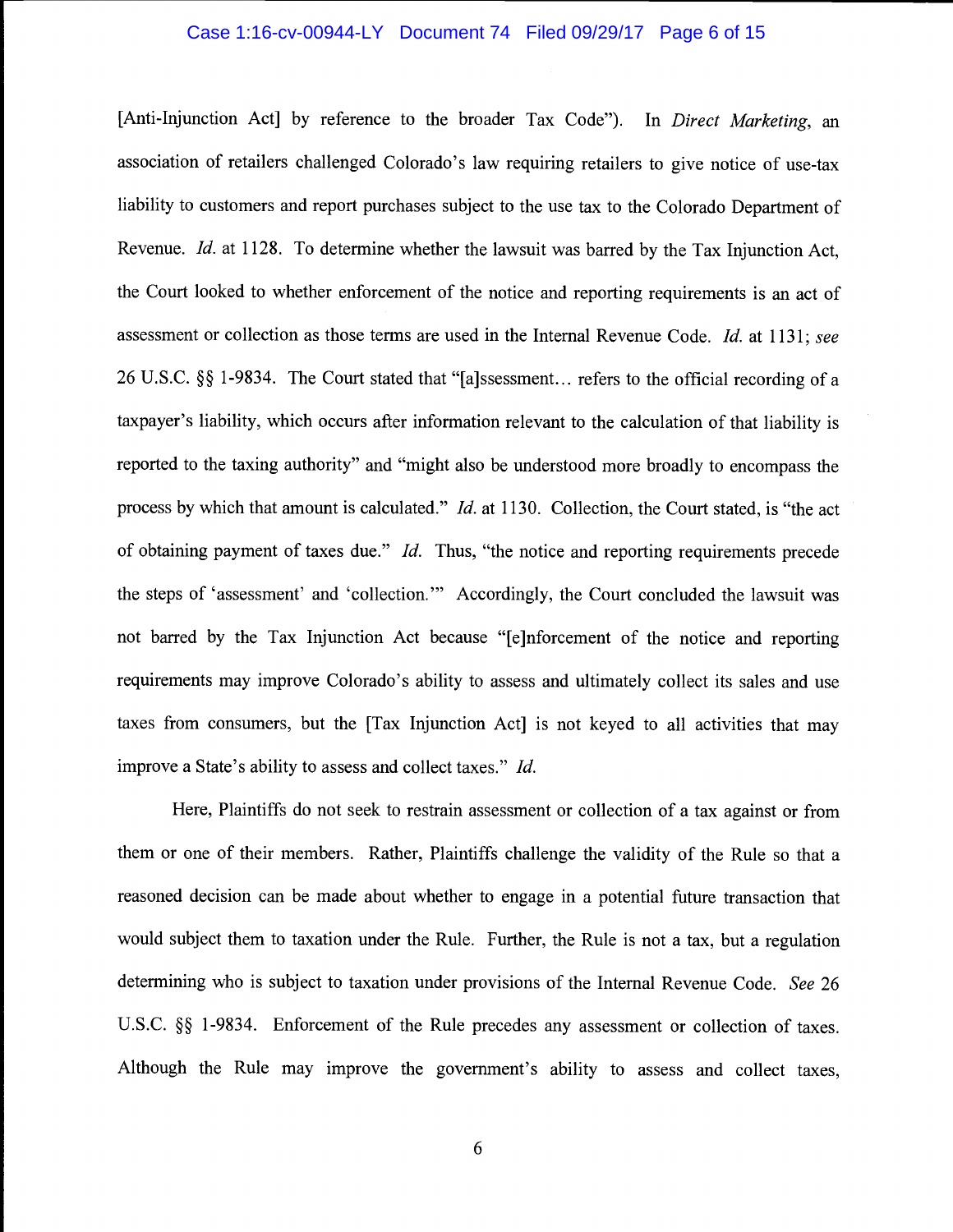enforcement of the Rule does not involve assessment or collection of a tax. See Direct Mktg., 135 S. Ct. at 1132.

The court concludes that Plaintiffs' claims are not barred by the Anti-Injunction Act.

# IV. VIOLATION OF THE APA

Plaintiffs argue the Agencies violated the APA in issuing the Rule because the Rule exceeds the Agencies' statutory jurisdiction, the Agencies engaged in an arbitrary and capricious rulemaking, and the Agencies failed to provide affected parties with notice and an opportunity to comment on the Rule.

## A. Statutory Authority

"The reviewing court shall ... hold unlawful and set aside agency action, findings, and conclusions found to be...in excess of statutory jurisdiction, authority, or limitations, or short of statutory right...." 5 U.S.C. § 706. The Rule was issued pursuant to statutory authority in the Internal Revenue Code, which provides:

The Secretary shall prescribe such regulations as may be appropriate to determine whether a corporation is a surrogate foreign corporation, including regulations  $-$  (A) to treat warrants, options, contracts to acquire stock, convertible debt interests, and other similar interests as stock, and (B) to treat stock as not stock.

# 26 U.S.C. § 7874(c)(6). And further,

The Secretary shall provide such regulations as are necessary to carry out this section, including regulations providing for such adjustments to the application of this section as are necessary to prevent the avoidance of the purposes of this section, including the avoidance of such purposes through— $(1)$  the use of related persons, pass-through or other noncorporate entities, or other intermediaries, or (2) transactions designed to have persons cease to be (or not become) members of expanded affiliated groups or related persons.

26 U.S.C. § 7874(g). The statute uses terms granting broad authority to the Secretary of the Treasury for example: "such regulations as may be appropriate" and "such regulations as are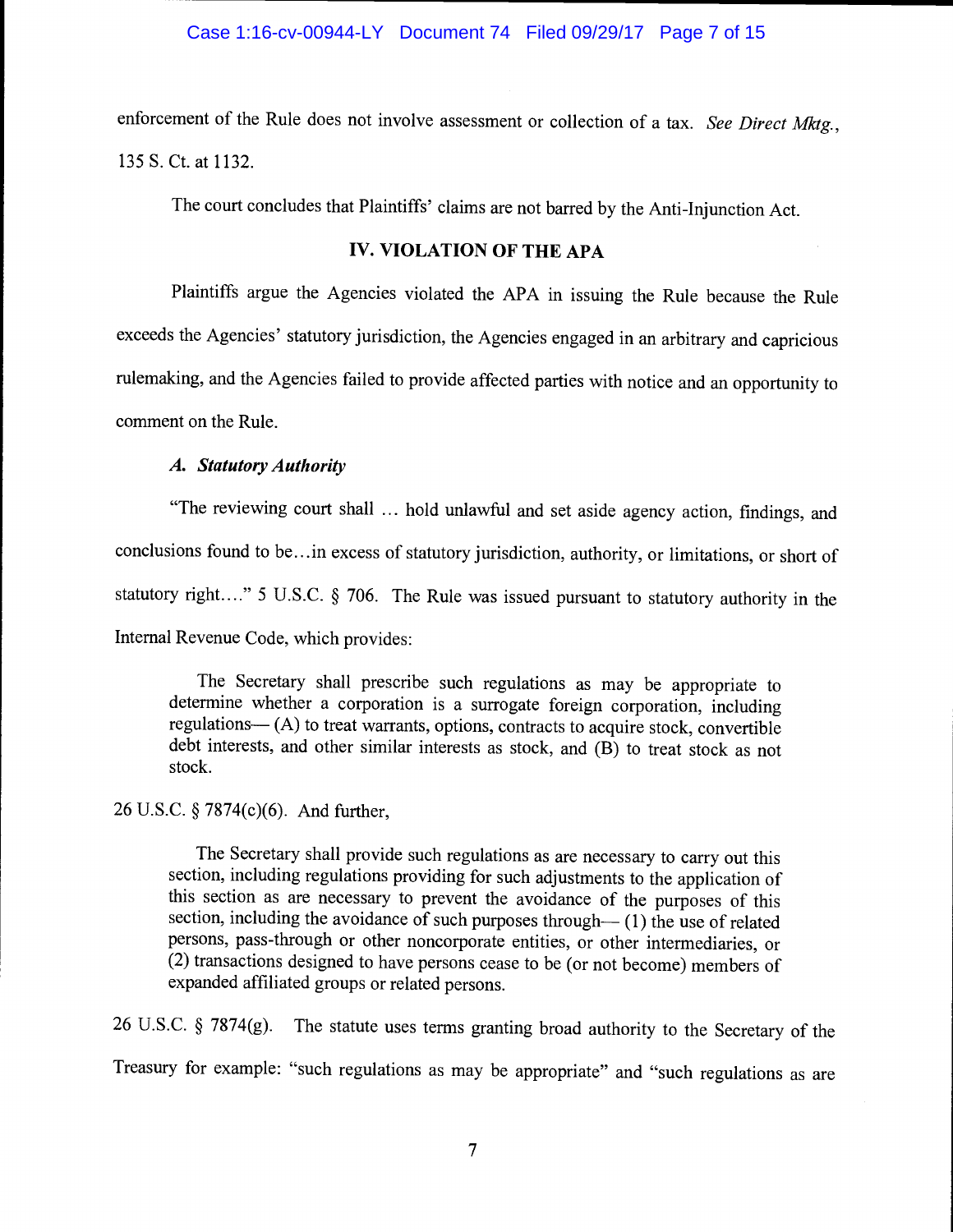#### Case 1:16-cv-00944-LY Document 74 Filed 09/29/17 Page 8 of 15

necessary to carry out this section." The statute does not limit the broad authority granted in the first part of each subsection by identifying regulations that would not be appropriate or providing boundaries to the Secretary's authority under the statute. Instead, the statute gives examples of what the Secretary may employ by using the word "including" several times. Further, the examples given in the statute of regulations the Secretary may issue include significant authorizations, such as the authority to "treat stock as not stock," which could substantially alter a calculation under the statute based on the stock of a corporation.

Based on the broad authority granted by Congress, the court concludes the Rule does not exceed the statutory jurisdiction of the Agencies. The Rule directs that certain stock be disregarded in calculations made under the statute, which falls into the statute's allowance that regulations may "treat stock as not stock." Further, the Rule aims to "prevent the avoidance of the purposes" of the statute, which is specifically named as an authorized function of regulations issued pursuant to the statute.

The court concludes the Rule does not exceed the statutory jurisdiction of the Agencies.<sup>2</sup>

## B. Arbitrary and Capricious

"The reviewing court shall.. .hold unlawful and set aside agency action, findings, and conclusions found to be... arbitrary, capricious, an abuse of discretion, or otherwise not in accordance with law." 5 U.S.C. § 706. Generally, agency action is arbitrary and capricious if the agency has relied on factors which Congress did not intend it to consider, entirely failed to consider an important aspect of the issue before it, offered an explanation for its decision that runs counter to the evidence before the agency, or is so implausible that it could not be ascribed

<sup>&</sup>lt;sup>2</sup> The material facts are not in dispute in this case and the court concludes Plaintiffs' statutory-jurisdiction claim fails as a matter of law. The court will therefore order that Plaintiffs take nothing on their claim that Defendants violated the APA by exceeding their statutory authority.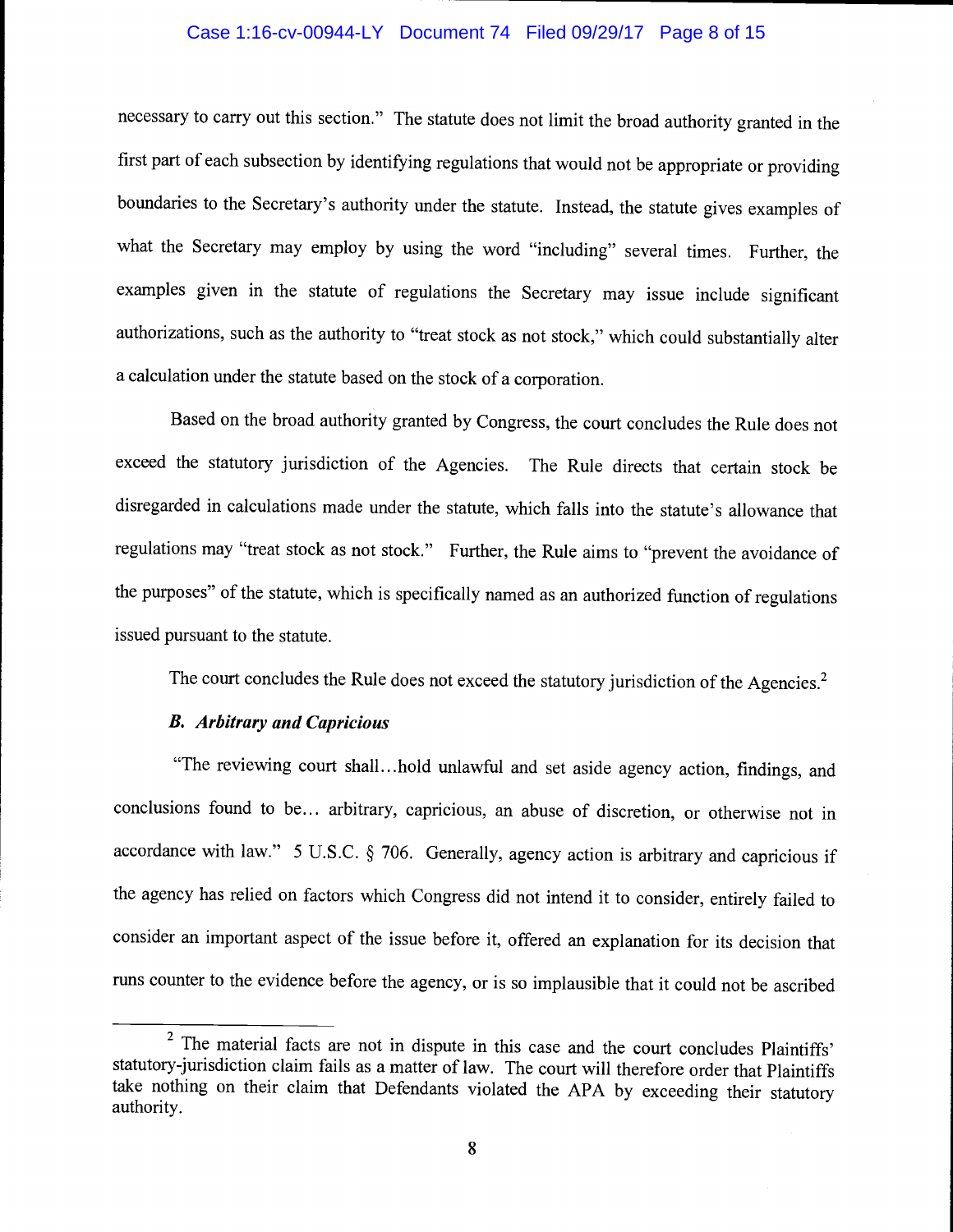#### Case 1:16-cv-00944-LY Document 74 Filed 09/29/17 Page 9 of 15

to a difference in view or the product of agency expertise. Motor Vehicle Mfrs. Ass'n v. State Farm Mut. Auto. Ins. Co., 463 U.S. 29, 43 (1983). The standard of review is highly deferential to the action of the agency, and a reviewing court "may not use review of an agency's environmental analysis as a guise for second-guessing substantive decisions committed to the discretion of the agency." Sabine River Auth. v. U.S. Dep't of Interior, 951 F.2d 669, 678 (5th Cir. 1992).

The Agencies provide a thorough explanation and basis for the Rule in the preamble to the notice of proposed rulemaking published in the Federal Register. The preamble states that the Rule "address[es] transactions that are structured to avoid the purposes of sections 7874 and 367 of the Internal Revenue Code ... and certain post-inversion tax avoidance transactions." 81 Fed. Reg. 20858. It further explains the policy behind the Rule:

The Treasury Department and the IRS are concerned that a single foreign acquiring corporation may avoid the application of section 7874 by completing multiple domestic entity acquisitions over a relatively short period of time, in circumstances where section 7874 would otherwise have applied if the acquisitions had been made at the same time or pursuant to a plan (or series of related transactions). In these situations, the value of the foreign acquiring corporation increases to the extent it issues stock in connection with each successive domestic entity acquisition, thereby enabling the foreign acquiring corporation to complete another, potentially larger, domestic entity acquisition to which section 7874 will not apply. In some cases, a substantial portion of the value of a foreign acquiring corporation may be attributable to its completion of multiple domestic entity acquisitions over the span of just a few years, with that value serving as a platform to complete still larger subsequent domestic entity acquisitions that avoid the application of section 7874. That is, the ownership percentage determined with respect to a subsequent domestic entity acquisition may be less than 60, or less than 80, if the shares of the foreign acquiring corporation issued in prior domestic entity acquisitions are respected as outstanding (thus, included in the denominator but not the numerator) when determining the ownership fraction.

81 Fed. Reg. 20865. The preamble concludes that the "Treasury Department and the IRS have determined that this approach, which takes into account subsequent fluctuations in value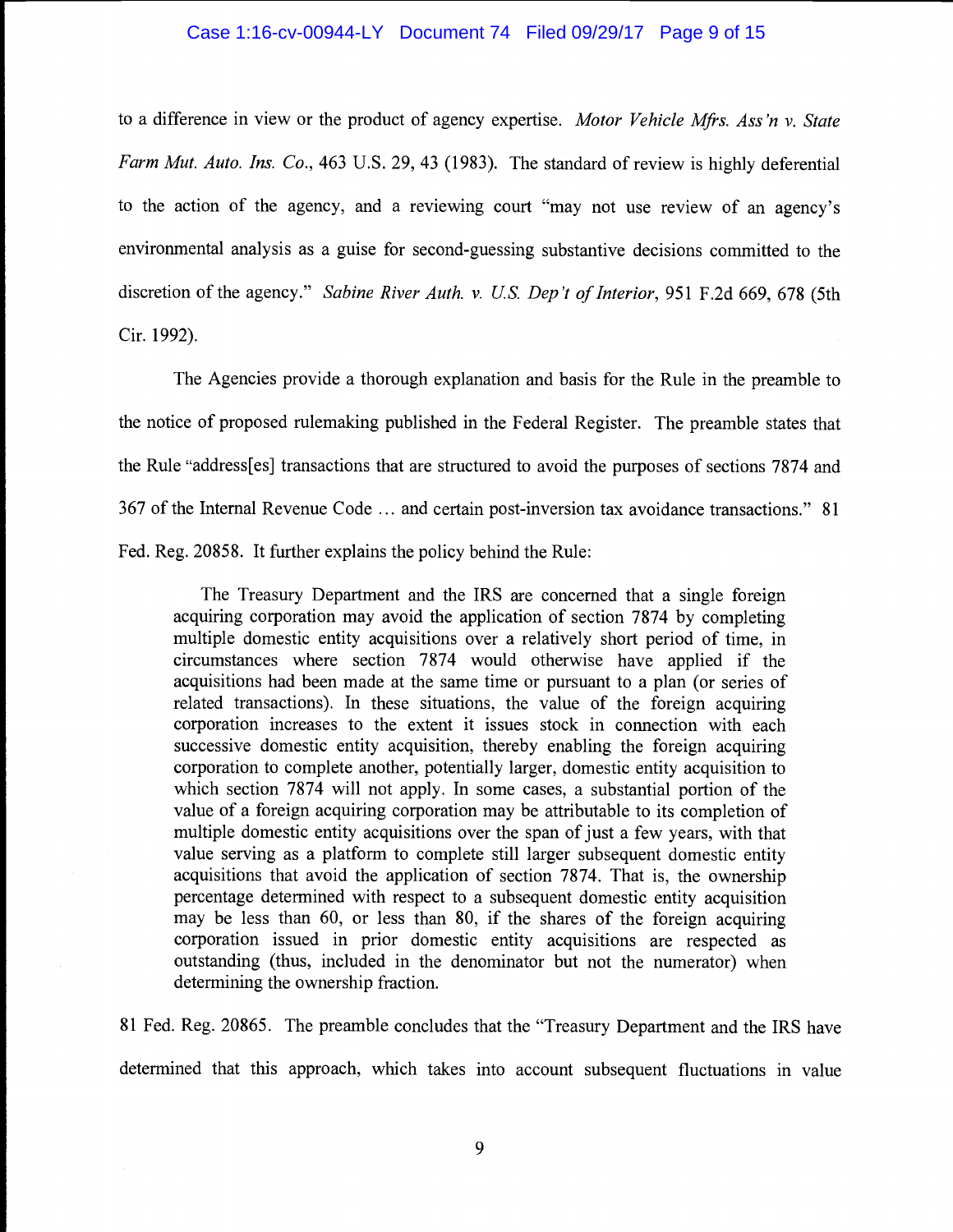#### Case 1:16-cv-00944-LY Document 74 Filed 09/29/17 Page 10 of 15

attributable to the prior domestic entity acquisition, best reflects the policies underlying section 7874, including the ownership fraction." 81 Fed. Reg. 20866.

The court has reviewed the full analysis by which the Agencies determined the Rule is necessary to achieve the goals of the Internal Revenue Code. The court concludes the Agencies did not rely on factors that Congress did not intend for them to consider or fail to consider an important aspect of the issue before them. Motor Vehicle Mfrs., 463 U.S. at 43. The Agencies offered a plausible explanation for the Rule that does not run counter to the evidence before them. See id.

Accordingly, the court concludes the Agencies did not engage in an arbitrary and capricious rulemaking in issuing the Rule.<sup>3</sup>

### C. Notice and Comment

Plaintiffs argue the Agencies violated the APA in issuing the Rule because they failed to provide affected parties with notice and an opportunity to comment on the Rule. The Rule was simultaneously issued as a temporary regulation effective immediately and as a proposed regulation subject to notice and comment. 26 C.F.R. § 1.7874-8T; Prop. Treas. Reg. § 1.7874-8, 81 Fed. Reg. 20,588-59 1. Plaintiffs do not assert that Defendants have failed undergo the noticeand-comment procedure required by the APA with regard to the Rule as a proposed regulation, but argue the Rule as a temporary regulation became effective without a 30-day notice period or opportunity for comment as required by the APA. The court's analysis with regard to the APA's notice-and-comment requirements is therefore confined to the Rule as a temporary regulation. 26 C.F.R. § 1.7874-8T.

 $3$  The material facts are not in dispute in this case and the court concludes Plaintiffs' arbitrary-and-capricious-rulemaking claim fails as a matter of law. The court will therefore order that Plaintiffs take nothing on their claim that Defendants violated the APA by engaging in arbitrary and capricious rulemaking.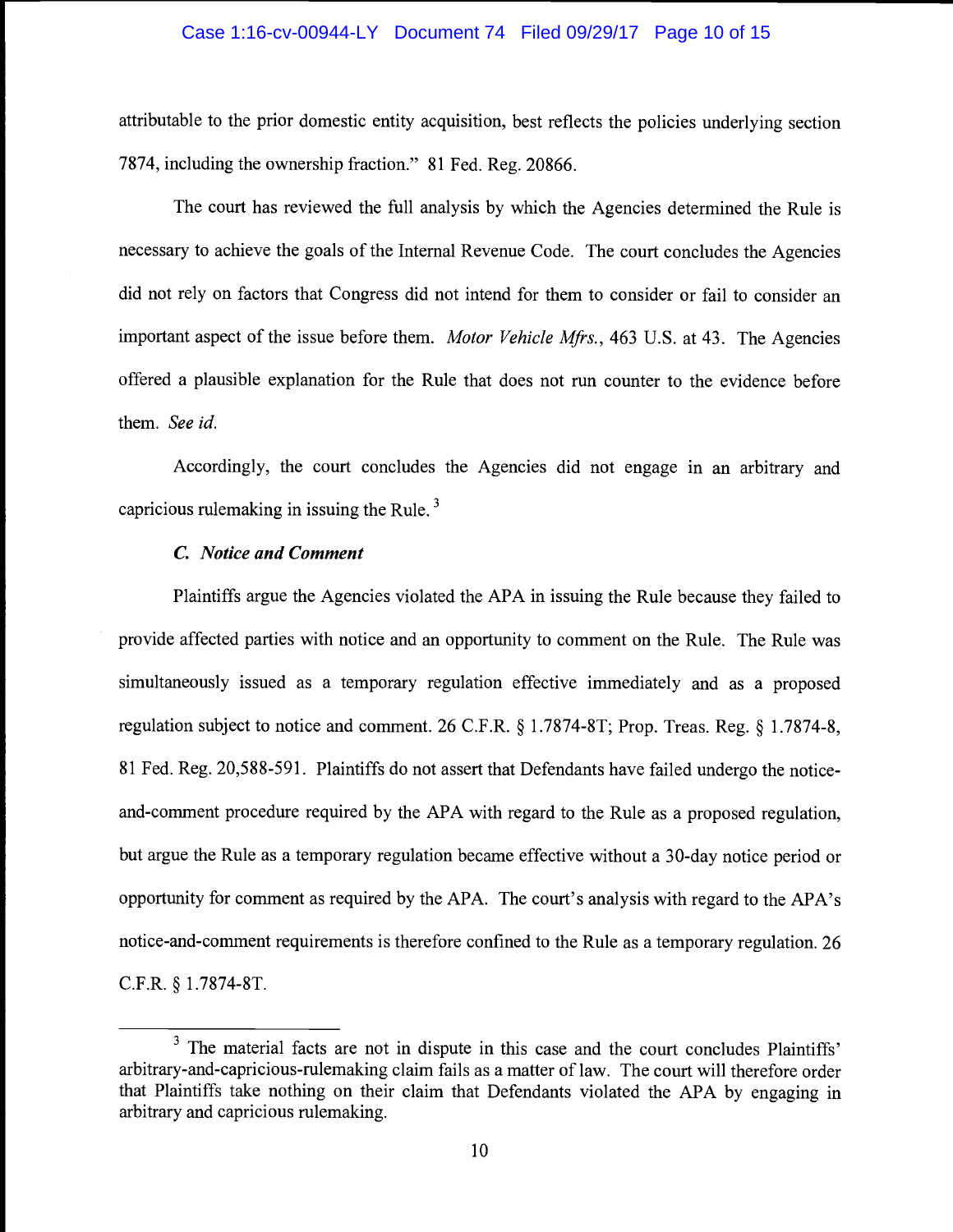General notice of proposed rule making shall be published in the Federal Register.

After notice required by this section, the agency shall give interested persons an opportunity to participate in the rule making through submission of written data, views, or arguments with or without opportunity for oral presentation. After consideration of the relevant matter presented, the agency shall incorporate in the rules adopted a concise general statement of their basis and purpose.

The required publication or service of a substantive rule shall be made not less than 30 days before its effective date....

<sup>5</sup>U.S.C. § 553. Defendants do not assert the Agencies complied with the APA's notice-andcomment requirements. Instead, they argue the Rule is a temporary regulation, which the Agencies have authority to issue without notice and comment. See 26 U.S.C.  $\S$  7805(e). Alternatively, Defendants argue notice and comment is not required with regard to the Rule because it is an interpretive regulation. See 5 U.S.C. § 553(b).

# 1. Exception for Temporary Regulations

The Rule was issued both as a temporary regulation effective immediately and as a proposed regulation subject to notice and comment. Defendants argue the Agencies may issue temporary regulations without subjecting them to notice and comment before they become effective if the regulation is simultaneously issued as a proposed regulation subject to notice and comment. See 26 U.S.C. § 7805. The APA provides that a "[s]ubsequent statute may not be held to supersede or modify [the notice-and-comment procedure]... except to the extent that it does so expressly." 5 U.S.C. § 559.

The provision allowing the Treasury Secretary to issue temporary regulations reads:

Any temporary regulation issued by the Secretary shall also be issued as a proposed regulation.

Any temporary regulation shall expire within 3 years after the date of issuance of such regulation.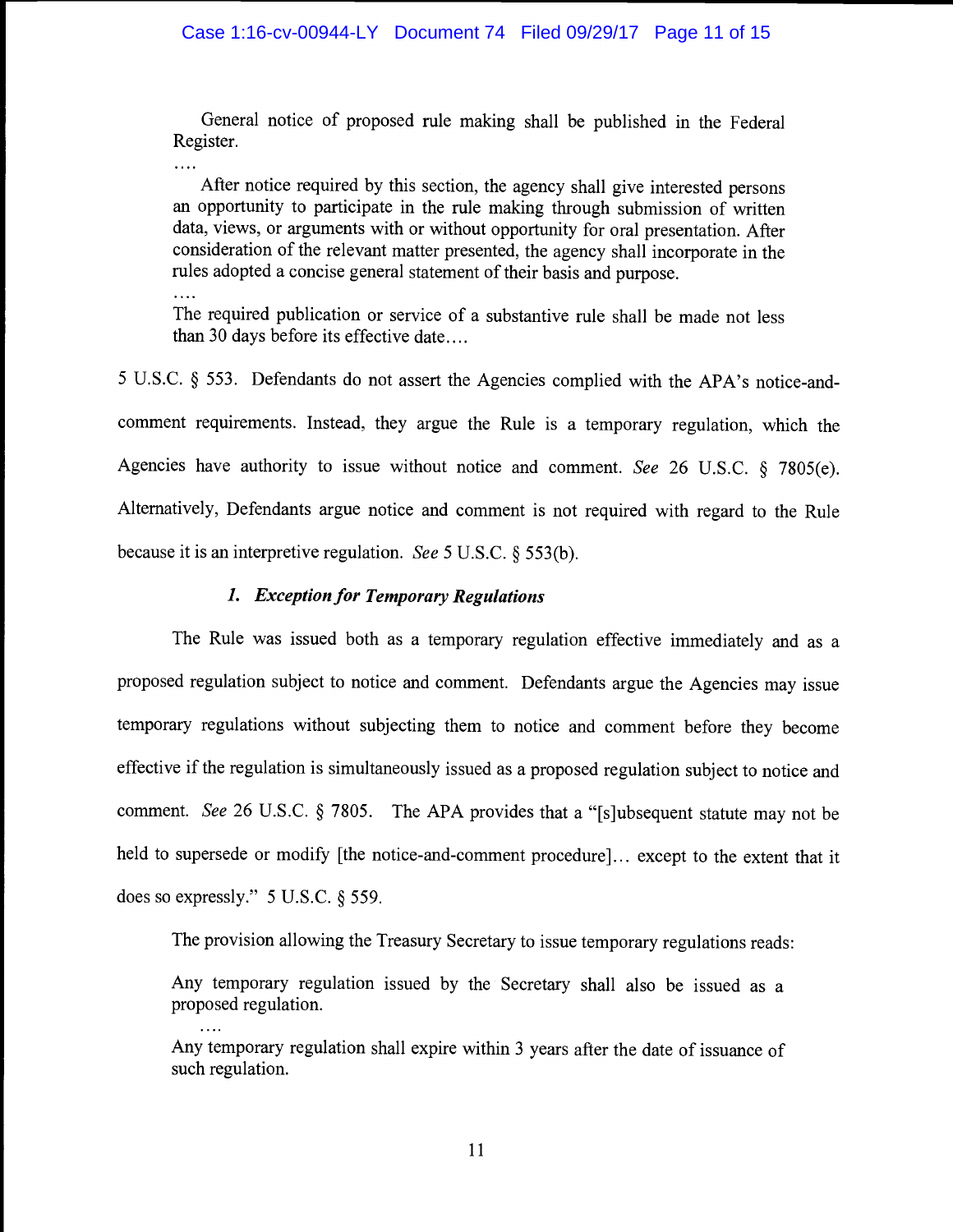#### Case 1:16-cv-00944-LY Document 74 Filed 09/29/17 Page 12 of 15

26 U.S.C. § 7805(e). The statute does not expressly exempt temporary regulations from the APA's requirement that publication be made not less than 30 days before a rule's effective date. See 5 U.S.C. § 553; 26 U.S.C. § 7805.

Defendants argue that congress's intent to make a substantive change to the APA is clear in the wording of the statute allowing for temporary regulations. See Ass'n of Data Processing Serv. Orgs., Inc. v. Bd. of Governors of Fed. Reserve Sys., 745 F.2d 677, 686 (D.C. Cir. 1984) (" $[T]$ he import of the § 559 instruction is that Congress's *intent to make a substantive change* be clear.") (emphasis in original). The court disagrees. The statute specifically refers to permissible effective dates of regulations and publication of notice in the Federal Register as required by the APA but does not mention an exception for temporary rules. See 26 U.S.C. § 7805(b) ("[N]o temporary, proposed, or final regulation relating to the internal revenue laws shall apply to any taxable period ending before the earliest of the following dates: ... In the case of any final regulation, the date on which any proposed or temporary regulation to which such final regulation relates was filed with the Federal Register...."). The statute puts additional restrictions on when a regulation may become effective; it neither explicitly states nor suggests congressional intent to allow a regulation to become effective earlier in relation to publication than provided for in the APA. See id.

Defendant argues the legislative history indicates Congress's intent to allow the Treasury Department's practice of passing temporary rules effective immediately without a 30-day notice period or opportunity for comment. The court will not disregard explicit directives of the APA in favor of legislative history. See Dickinson v. Zurko, 527 U.S. 150, 155 (1999) (emphasizing the APA's "statutory intent that legislative departure from the norm must be clear"); see also Intermountain Ins. Serv. of Vail Liab. Co. v. C.I.R., 134 T.C. 211, 246 (2010) (Cohen, J.,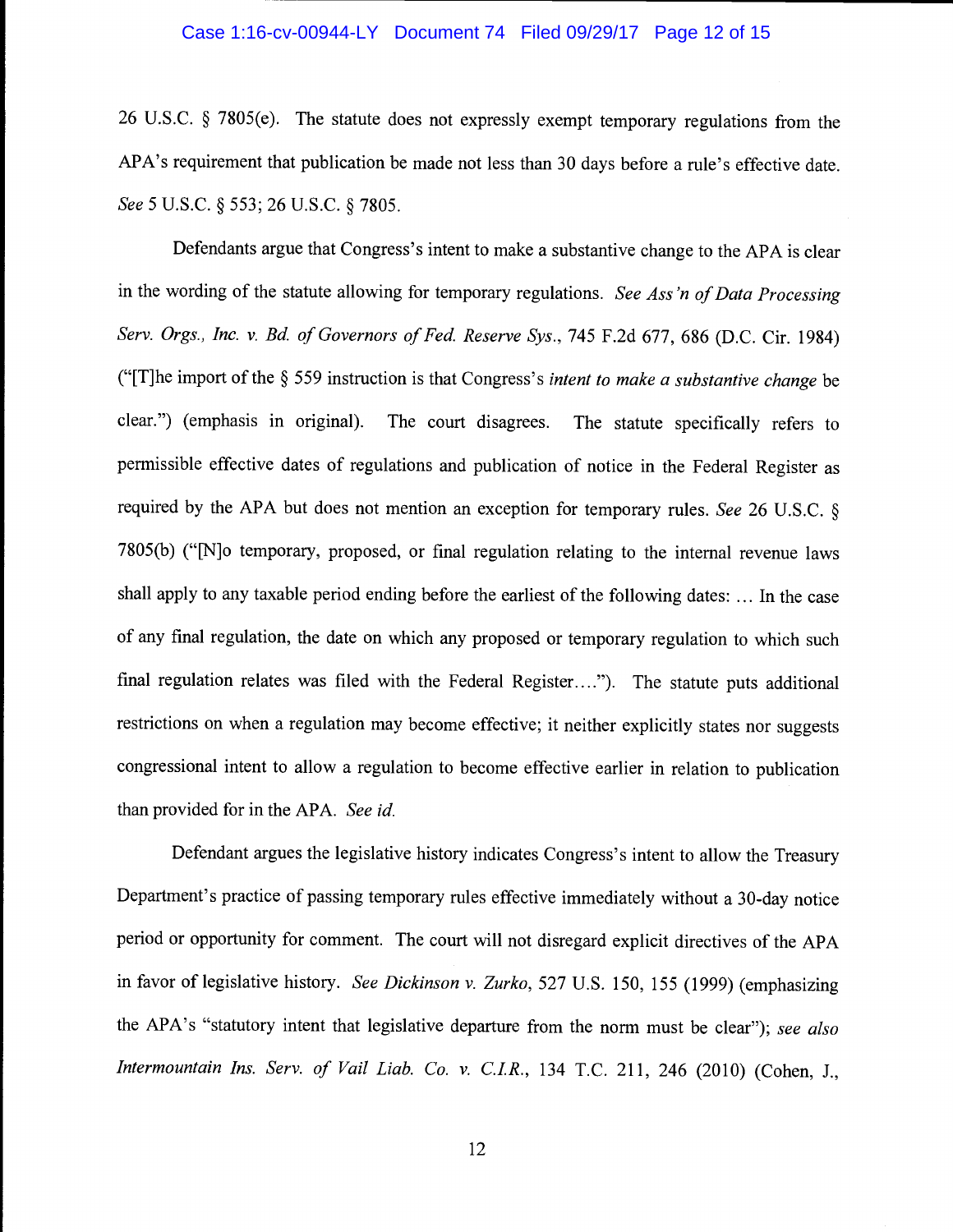#### Case 1:16-cv-00944-LY Document 74 Filed 09/29/17 Page 13 of 15

concurring) (concluding temporary regulations should be invalidated for failing to comply with notice and comment provisions of the APA); Paulsen v. Daniels, 413 F.3d 999, 1005 (9th Cir. 2005) ("It is antithetical to the structure and purpose of the APA for an agency to implement a rule first, and then seek comment later.").

The court concludes that the temporary nature of the Rule does not excuse the Agencies from the notice-and-comment procedure required by the APA.

## 2. Interpretive Exception

The APA permits agencies to issue interpretative rules without subjecting them to notice and comment. Id. A rule is interpretative if it is "issued by an agency to advise the public of the agency's construction of the statutes and rules which it administers." Perez v. Mortg. Bankers Ass'n, 135 S. Ct. 1199, 1203 (2015); Shalala v. Guernsey Mem'l Hosp., 514 U.S. 87,99(1995). In contrast, a substantive rule, also known as a legislative rule, "affect<sup>[s]</sup> individual rights and obligations," and is "issued by an agency pursuant to statutory authority." Chrysler Corp.  $\nu$ . Brown, 441 U.S. 281, 302 (1979). Legislative rules have the "force and effect of law." Perez, 135 S. Ct. at 1203. "Generally speaking.. .'substantive rules,' or 'legislative rules' are those which create law, usually implementary to an existing law; whereas interpretative rules are statements as to what the administrative officer thinks the statute or regulation means." *Phillips* Petroleum Co. v. Johnson, 22 F.3d 616, 619 (5th Cir. 1994).

The Rule was issued pursuant to statutory authority in the Internal Revenue Code, which provides:

The Secretary shall prescribe such regulations as may be appropriate to determine whether a corporation is a surrogate foreign corporation, including regulation  $-(A)$  to treat warrants, options, contracts to acquire stock, convertible debt interests, and other similar interests as stock, and (B) to treat stock as not stock.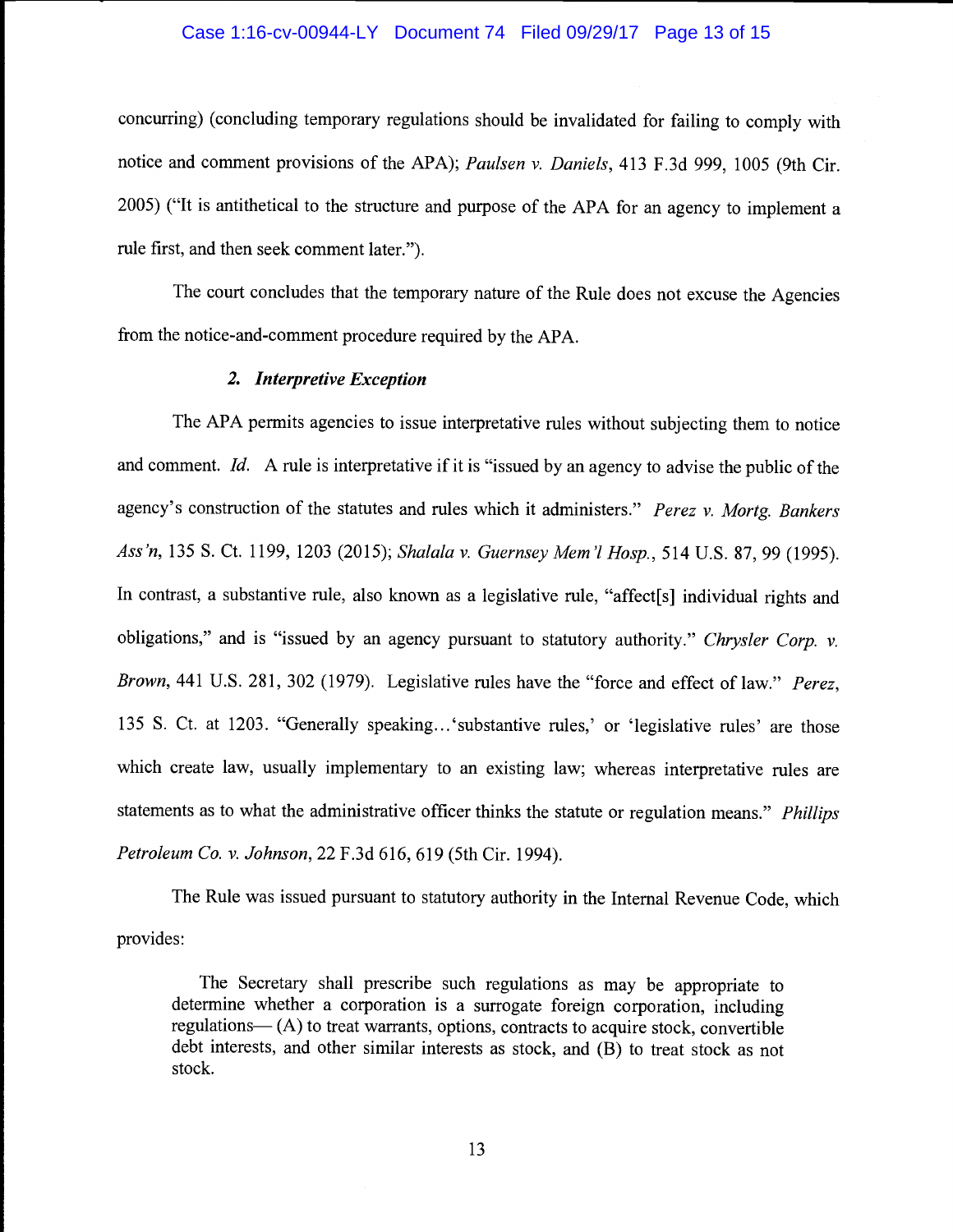# 26 U.S.C. § 7874(c)(6). And further,

The Secretary shall provide such regulations as are necessary to carry out this section, including regulations providing for such adjustments to the application of this section as are necessary to prevent the avoidance of the purposes of this section, including the avoidance of such purposes through— $(1)$  the use of related persons, pass-through or other noncorporate entities, or other intermediaries, or (2) transactions designed to have persons cease to be (or not become) members of expanded affiliated groups or related persons.

26 U.S.C. § 7874(g).

Defendants argue the Rule is interpretive because it clarifies terms in the statute and provides additional detail to advise the public how the Treasury Department construes the statute. The court disagrees. The statute authorizing the Treasury Secretary to promulgate the Rule states that the regulations may "provid{e] for ... adjustments to the application of this section." 26 U.S.C. § 7874(g). Permitted regulations under the statute include "regulations ... to treat stock as not stock." 26 U.S.C. § 7874(c)(6). Adjustments to application and treating stock as if it were not stock are not mere interpretations of the statute, but substantive modifications to the application of the statute.

The Internal Revenue Code provides that:

[a] foreign corporation shall be treated as a surrogate foreign corporation if, pursuant to a plan (or a series of related transactions)

[*inter alia*,] after the acquisition at least 60 percent of the stock (by vote or value) of the entity is held—<br>(I) in the case of an acquisition with respect to a domestic corporation, by

former shareholders of the domestic corporation by reason of holding stock in the domestic corporation....

# 26 U.S.C. § 7874(a)(2)(B)(ii). The Rule provides:

for purposes of determining the ownership percentage by value (but not vote) described in [the Internal Revenue Code], stock of the foreign acquiring corporation is excluded from the denominator of the ownership fraction i amount equal to the sum of the excluded amounts computed separately with respect to each prior domestic entity acquisition and each relevant share class.